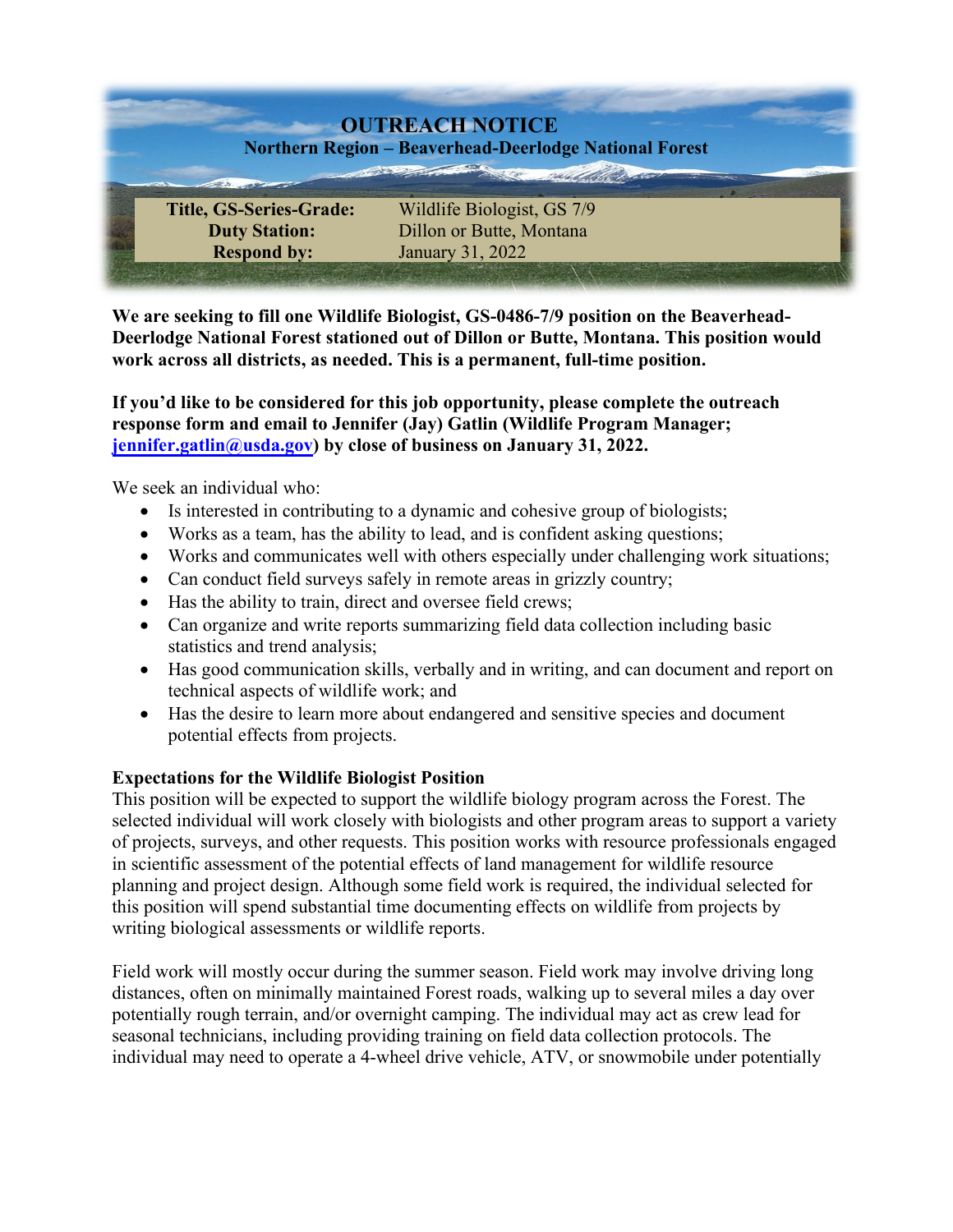extreme weather conditions. This person may need to conduct surveys at night and must be comfortable working in grizzly bear habitat.

# **Wondering if the Beaverhead-Deerlodge NF is a good fit for you?**

*Do you love outdoor recreation?* There are tremendous opportunities to satisfy your hunger for outdoor activities including skiing, snowboarding, snowmobiling, hiking, mountain biking, camping, picnicking, boating, swimming, and horseback riding. We also have world class fishing and hunting opportunities just minutes from either location.

*Are you passionate about working with communities and partnerships*? The Forest is built on strong community involvement, innovative partnerships, and volunteer programs. Natural resources and public lands are core values to the culture of Southwest Montana. The area carries rich history & tradition surrounding the forest.

*Do you like fast-paced work environments and daily challenges?* The Forest has an incredible variety of resources including large recreation programs, extensive grazing, forest health issues, and mining. With those resources and our public interests, we have an incredible diversity of challenges and opportunities in managing these amazing places.



# **Beaverhead-Deerlodge National Forest**



The largest of the national forests in Montana, the B-D NF covers 3.35 million acres and lies in eight southwest Montana counties. The forest has one of the most diverse land bases in Montana. It is unique in that is connects three of the most intact large ecosystems in the lower forty-eight states. The forest provides timber, minerals, and grazing lands. It also offers breath-taking scenery for a wide variety of recreational pursuits. The forest has incredible mountain ranges, mountain lakes, great fishing rivers and streams, and wildlife abounds. Southwest Montana and the B-D are known for its large expanses of backcountry, outstanding elk hunting, and Blue Ribbon trout streams.

The Beaverhead-Deerlodge National Forest is comprised of 5 ranger districts; Butte, Dillon, Pintler, Madison, and Wisdom.

Climate in southwest Montana is graced with four seasons, generally experiencing cold, snowy winters and relatively warm summers, though temperature changes from day to night can vary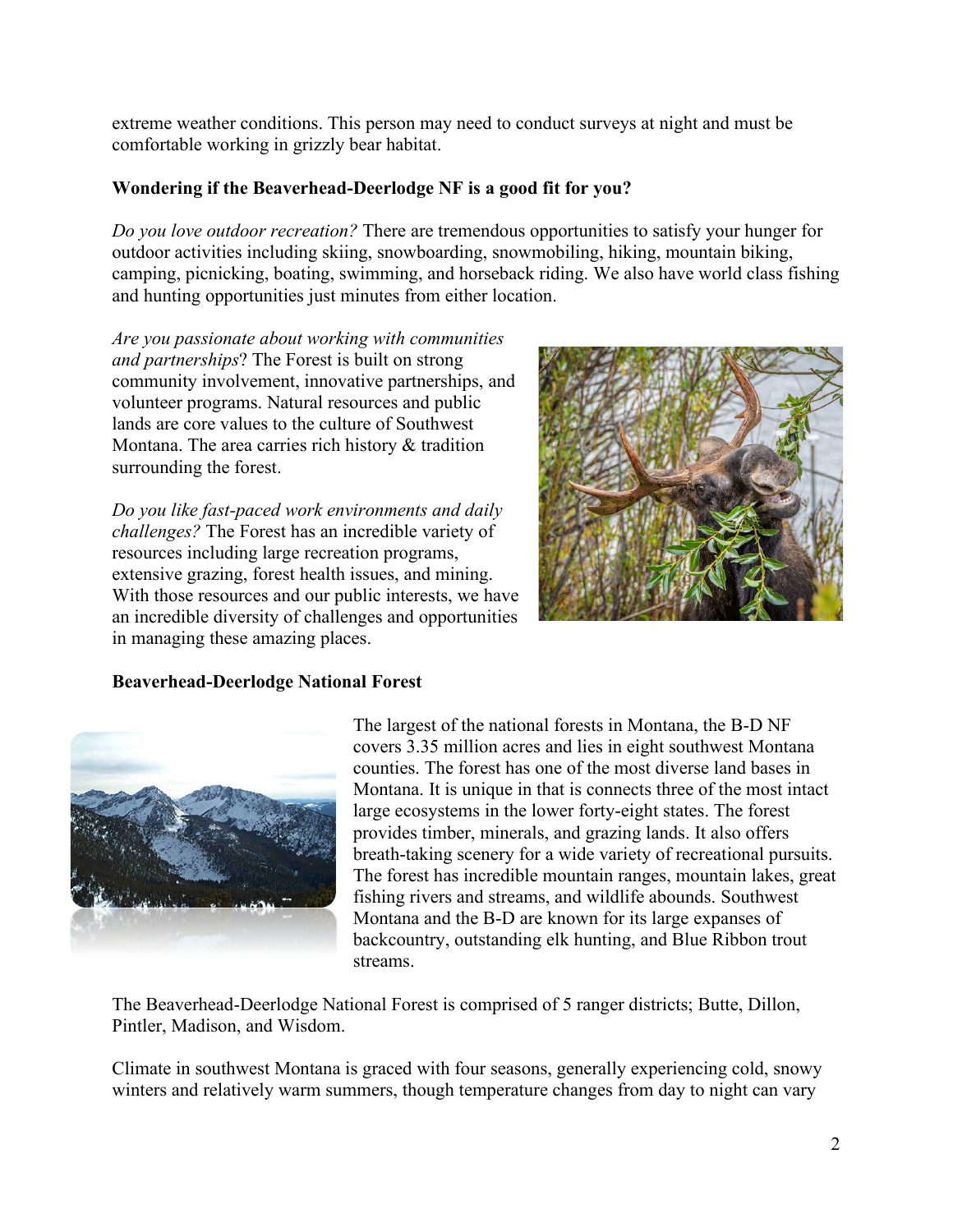greatly. Temperatures range from an average high in August of 80 degrees to an average low in January of 10 degrees. Below-zero temperatures in the winter are common.

#### **Southwestern Montana Communities**

*Dillon* - Dillon is the county seat and major trading area for over 13,000 people in Beaverhead and western Madison counties. Along with the Beaverhead-Deerlodge National Forest, Dillon is home to the University of Montana Western and the national franchise office of Great Harvest Bread Company. Dillon also forms the center of Montana's largest cattle and hay producing areas, and is one of Montana's top agricultural centers. Total population of 9,000 in Beaverhead County, and nearly 6,000 in Madison County, provides a full-service community.

For more information, visit:<https://southwestmt.com/communities/dillon.htm>

*Butte* – The population of Butte is approximately 34,000. Butte, known as the Richest Hill on Earth, was once a thriving mining community. Today, the rich history of Butte's past can be seen throughout the community by its architecture, museum, and cultural programs. Butte is considered a central launching point for many adventures into the state of Montana. Interstates 15 and 90 bisect the community. Missoula is 120 miles west, Bozeman and Yellowstone National Park are 80 miles east, Helena is 65 miles north and Dillon is 65 miles south. The elevation of Butte is a mile high at the upper portion of the city. The summer daytime temperatures are in the range of 60 to 90 degrees, averaging 68 during the day and 45 to 50 in the evenings. The daytime winter temperatures average 20 to 25 degrees; however, it still can go well below zero.

For more information, visit:<https://butteelevated.com/>

# **How to Apply**

If you'd like to be considered for this job opportunity, please complete the outreach response form below and send to [jennifer.gatlin@usda.gov](mailto:jennifer.gatlin@usda.gov) **by close of business on January 31, 2022.**

- $\bigoplus$  If you would like more information about this position, please contact Jennifer (Jay) Gatlin of the Beaverhead-Deerlodge NF, at (406) 596-1391 or jennifer.gatlin@usda.gov.
- If you would like more information on the Beaverhead-Deerlodge NF, check out our webpage

<http://www.fs.usda.gov/bdnf>

If you would like additional information about Southwest Montana visit

<http://www.beaverheadchamber.org/>

[Butte-Silver Bow Chamber of Commerce Official Site \(buttechambersite.org\)](https://www.buttechambersite.org/)

###

"The U.S. Department of Agriculture (USDA) prohibits discrimination in all its programs and activities on the basis of race, color, national origin, age, disability, and where applicable, sex, marital status, familial status, parental status, religion, sexual orientation, genetic information, political beliefs, reprisal, or because all or part of an individual's income is derived from any public assistance program. (Not all prohibited bases apply to all programs.) Persons with disabilities who require alternative means for communication of program information (Braille, large print, audiotape, etc.) should contact USDA's TARGET Center at (202) 720-2600 (voice and TDD). To file a complaint of discrimination, write to USDA, Director, Office of Civil Rights, 1400 Independence Avenue, S.W., Washington, DC 20250-9410, or call (800) 795-3272 (voice) or (202) 720-6382 (TDD). USDA is an equal opportunity provider and employer."